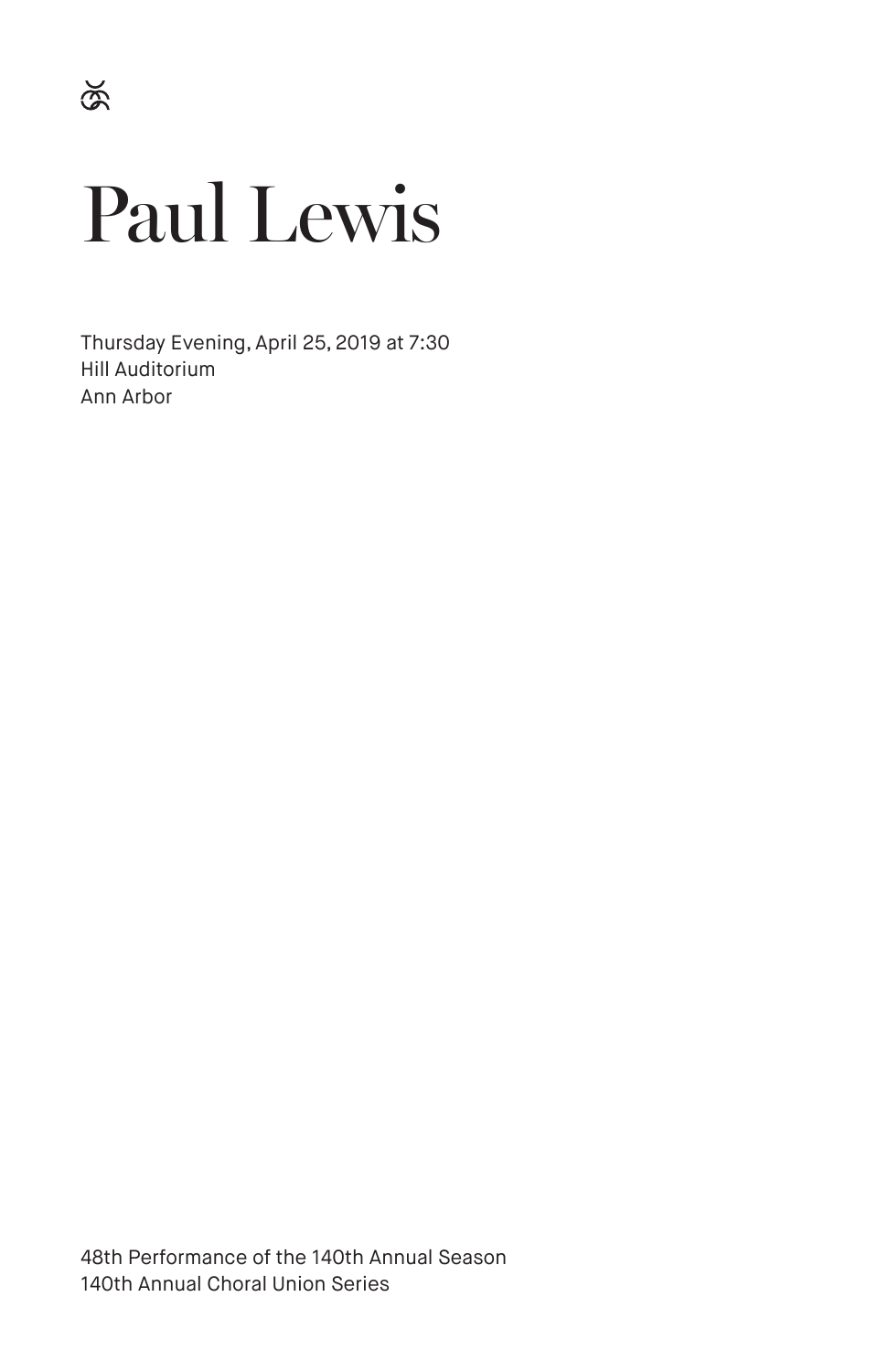This evening's recital is supported by Mr. and Mrs. Donald L. Morelock, Mr. and Mrs. Robert O. and Darragh H. Weisman, Ann and Clayton Wilhite, and the children of David M. and Marian P. Gates.

Media partnership provided by WGTE 91.3 FM and WRCJ 90.9 FM.

The Steinway piano used in this evening's recital is made possible by William and Mary Palmer.

Special thanks to Tom Thompson of Tom Thompson Flowers, Ann Arbor, for his generous contribution of floral art for this evening's recital.

Paul Lewis appears by arrangement with Maestro Arts.

In consideration of the artist and the audience, please refrain from the use of electronic devices during the performance.

The photography, sound recording, or videotaping of this performance is prohibited.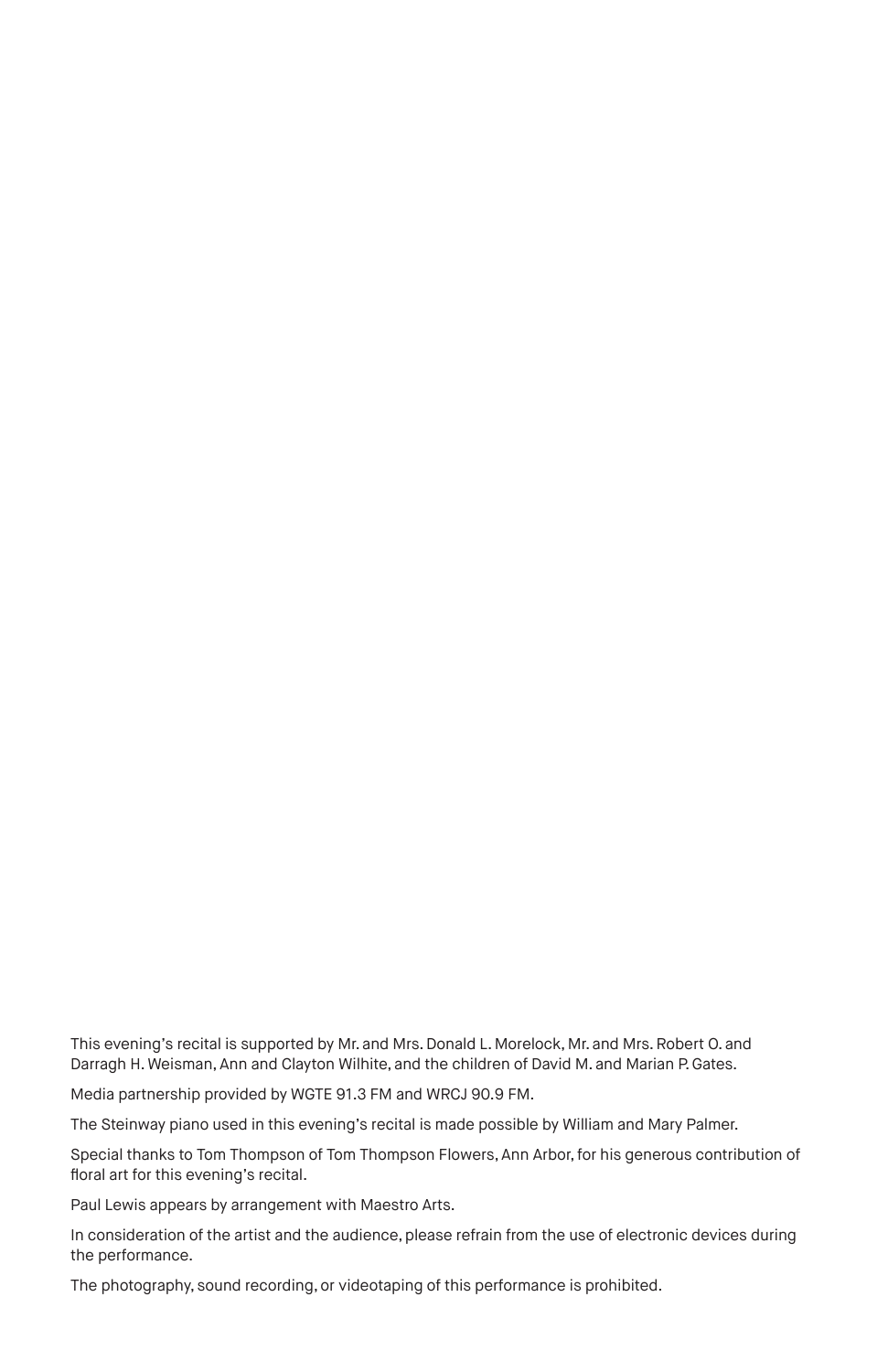#### **PROGRAM**

# *Franz Joseph Haydn* **Sonata No. 53 in e minor, Hob XVI:34**

Presto Adagio Vivace molto innocentemente

# *Johannes Brahms* **Three Intermezzi, Op. 117**

Intermezzo in E-flat Major, No. 1 Intermezzo in b-flat minor, No. 2 Intermezzo in c-sharp minor, No. 3

**Intermission**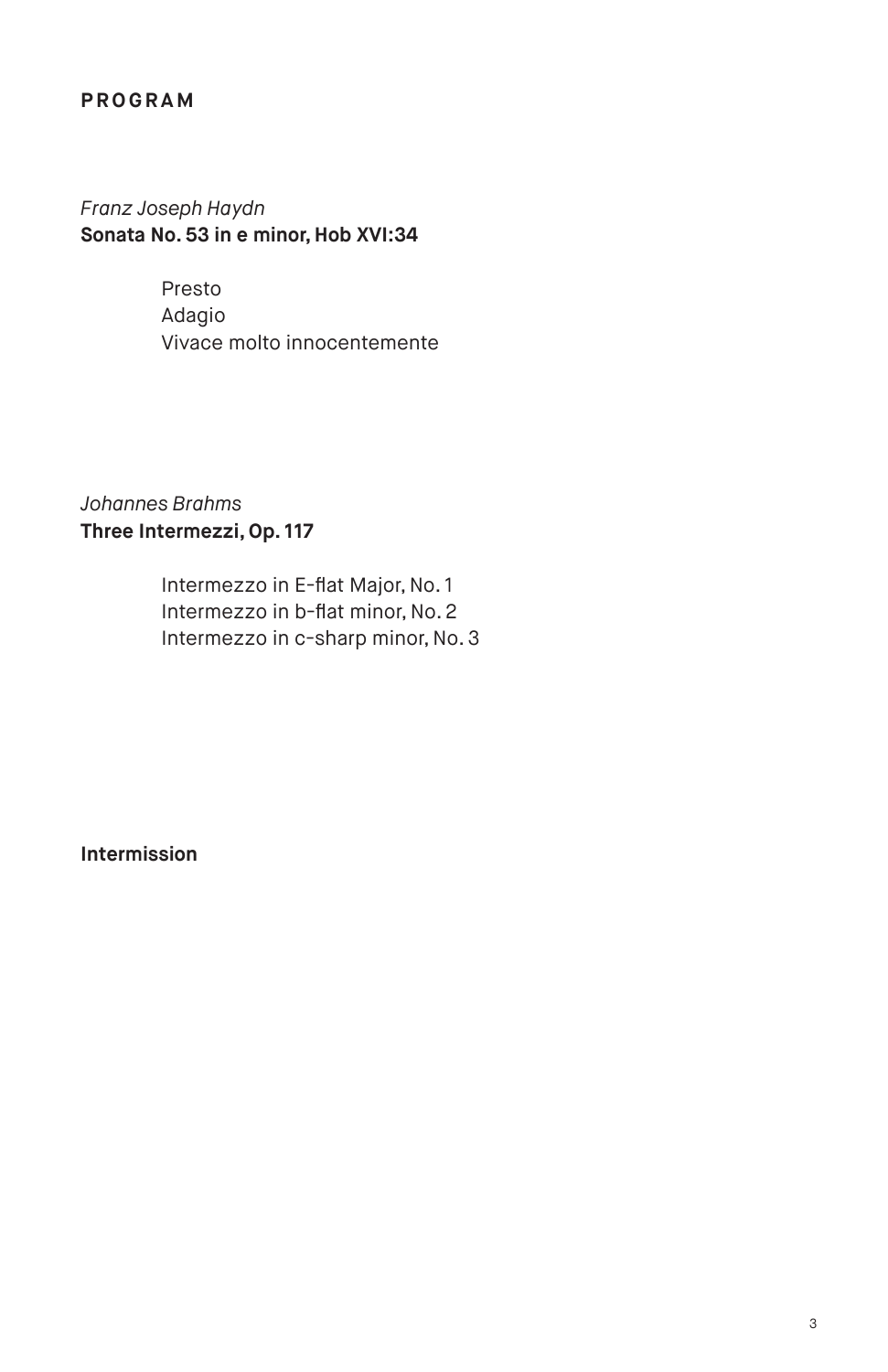#### *Ludwig van Beethoven* **Thirty-Three Variations in C Major on a Waltz by Diabelli, Op. 120**

#### Tema

- Var. 1: Alla marcia maestosa
- Var. 2: Poco allegro
- Var. 3: L'istesso tempo
- Var. 4: Un poco più vivace
- Var. 5: Allegro vivace
- Var. 6: Allegro ma non troppo e serioso
- Var. 7: Un poco più allegro
- Var. 8: Poco vivace
- Var. 9: Allegro pesante e risoluto
- Var. 10: Presto
- Var. 11: Allegretto
- Var. 12: Un poco più mosso
- Var. 13: Vivace
- Var. 14: Grave e maestoso
- Var. 15: Presto scherzando
- Var. 16: Allegro
- Var. 17: [Allegro]
- Var. 18: Poco moderato
- Var. 19: Presto
- Var. 20: Andante
- Var. 21: Allegro con brio
- Var. 22: Molto allegro (alla *Notte e giorno faticar* di Mozart)
- Var. 23: Allegro assai
- Var. 24: Fughetta: Andante
- Var. 25: Allegro
- Var. 26: [Allegro]
- Var. 27: Vivace
- Var. 28: Allegro
- Var. 29: Adagio ma non troppo
- Var. 30: Andante sempre cantabile
- Var. 31: Largo molto espressivo
- Var. 32: Fuga: allegro
- Var. 33: Tempo di menuetto, moderato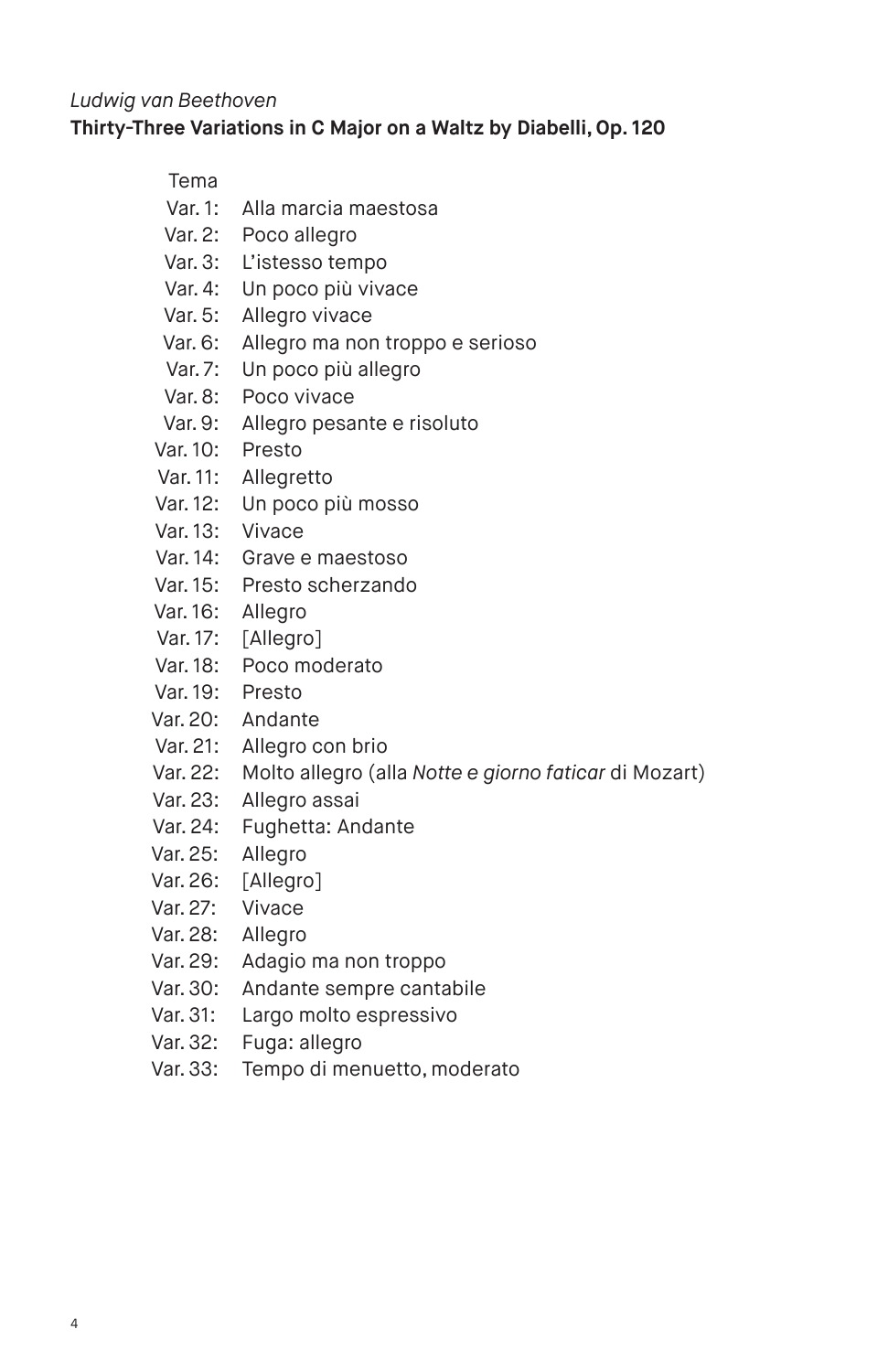#### **SONATA NO. 53 IN E MINOR, HOB. XVI:34 (1783)**

Franz Joseph Haydn *Born March 31, 1732 in Rohrau, Lower Austria Died May 31, 1809 in Vienna*

UMS premiere: György Sandor; September 1963 in Hill Auditorium.

#### **Snapshots of History…In 1783:**

- · Great Britain acknowledges the independence of the United States of America
- · The first Waterford crystal glassmaking business begins production in Ireland
- · George Washington resigns as commander-in-chief of the Continental Army, retiring to his home in Mount Vernon

The Haydn with whom music lovers around the world are familiar is still, by and large, the composer of the London symphonies and the great oratorios, works written around and after the age of 60. Of his string quartets, too, the later sets are much more frequently performed than the earlier ones. It is all too easy to come to the conclusion that Haydn was a late bloomer who didn't really hit his stride until middle age. In his earlier music, he was supposedly too indebted to the music of the preceding generation to speak in a voice of his own.

The vast majority of the keyboard music of the Classical era is made up of sonatas — compositions in two or more movements where each movement adheres to a specific type: sonata-allegro, slow movement, minuet, and finale. Within this framework, Haydn's 55 extant keyboard sonatas contain an amazing variety of styles and approaches. Some of Haydn's most profound musical utterances may be found among the piano works.

Haydn usually associated the minor mode with heightened emotions; works in minor are often more intense and more agitated than their majormode counterparts. The Sonata No. 53 in e minor is no exception. Its tempos are extreme: the opening movement is faster than usual (*presto* instead of *allegro*) and its second movement slower than usual (*adagio* instead of *andante*). The range of harmonies is rather wide, and so is the range of pianistic techniques employed. In the first movement, Haydn exploits the contrast between *staccato* (separated) notes and *legato* (connected) ones, and the second-movement "Adagio" is a lavishly ornamented instrumental aria, with plenty of brilliant passagework surrounding a relatively simple melody.

For all the individuality of Haydn's musical language, the Sonata in e minor retains strong links to the past: the first movement is reminiscent of Domenico Scarlatti's sonatas, while the last movement has the formal outline of a rondeau by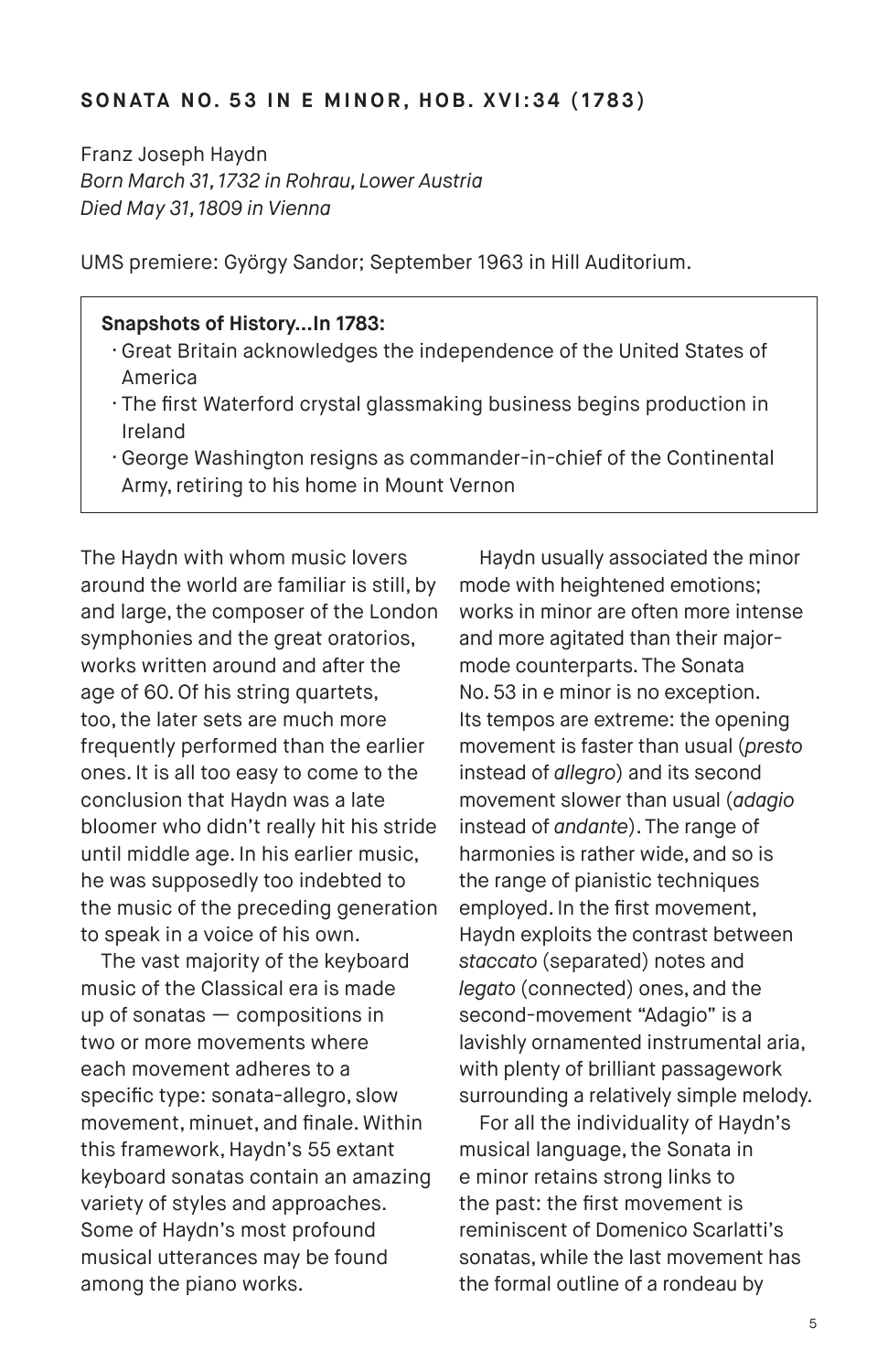François Couperin. Two themes — one in minor and the other in major alternate in this finale, with variations on both themes at each repeat. One would expect the last word to belong to the brighter and more comforting major mode, but in this case the opposite happens: it is the dramatic minor that "wins" at the end.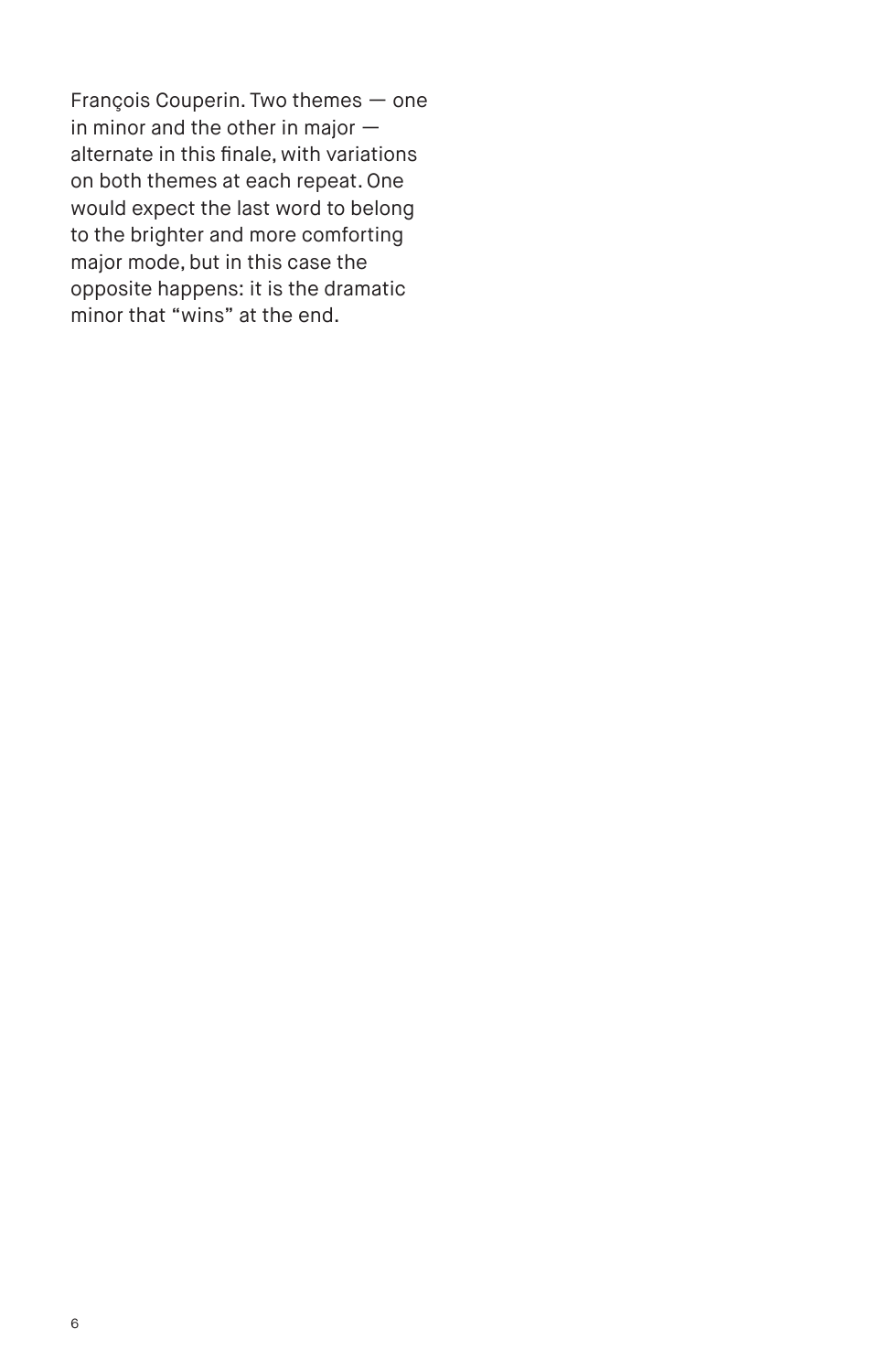#### **T H R E E I N T E R M E Z Z I , O P. 1 1 7 ( 1 8 9 2 )**

Johannes Brahms *Born May 7, 1833 in Hamburg, Germany Died April 3, 1897 in Vienna*

UMS premieres: No. 1: Olga Samaroff; December 1906 in University Hall. No. 2: Vladimir Horowitz; March 1933 in Hill Auditorium. No. 3: Misha Dichter; October 1969 in Hill Auditorium.

#### **Snapshots of History…In 1892:**

- · Ellis Island begins accommodating immigrants to the US
- · The Pledge of Allegiance is first recited
- · The first basketball game is played at a YMCA in Springfield, Massachusetts

In 1892 and 1893, Brahms published a total of 20 short piano pieces as Op. 116–119, 14 of which are called "intermezzi"  $-$  not because they are interludes between two larger works but because the name connotes something light, transient, and indefinite.

The first intermezzo of Op. 117 is a delicate piece in E-flat Major, whose simple melody is in the middle voice, surrounded by complementary voices both above and below. The slower middle section is introduced by a transition whose stark unison melody does seem, for a moment, to recall "Edward." When the opening melody returns, it receives a special aura thanks to the exquisite embellishments Brahms added to it.

The gentle arpeggios of the second intermezzo (b-flat minor) are "spiced" with some delicious minor-seventh clashes, and the undulating main idea contrasts with a more "sober" second theme which shifts from minor to major. After the recapitulation of the

first melody, the coda is derived from a varied restatement of the second theme.

The stark unisons of the first intermezzo return in the third (c-sharp minor), whose melody is consistently articulated in phrases that are five measures long (not four as usual). Following a middle section introducing some more complex textures (always in five-measure phrases), the recapitulation adds some harmonies to the melody that was previously played in unison, ushering in a peaceful conclusion.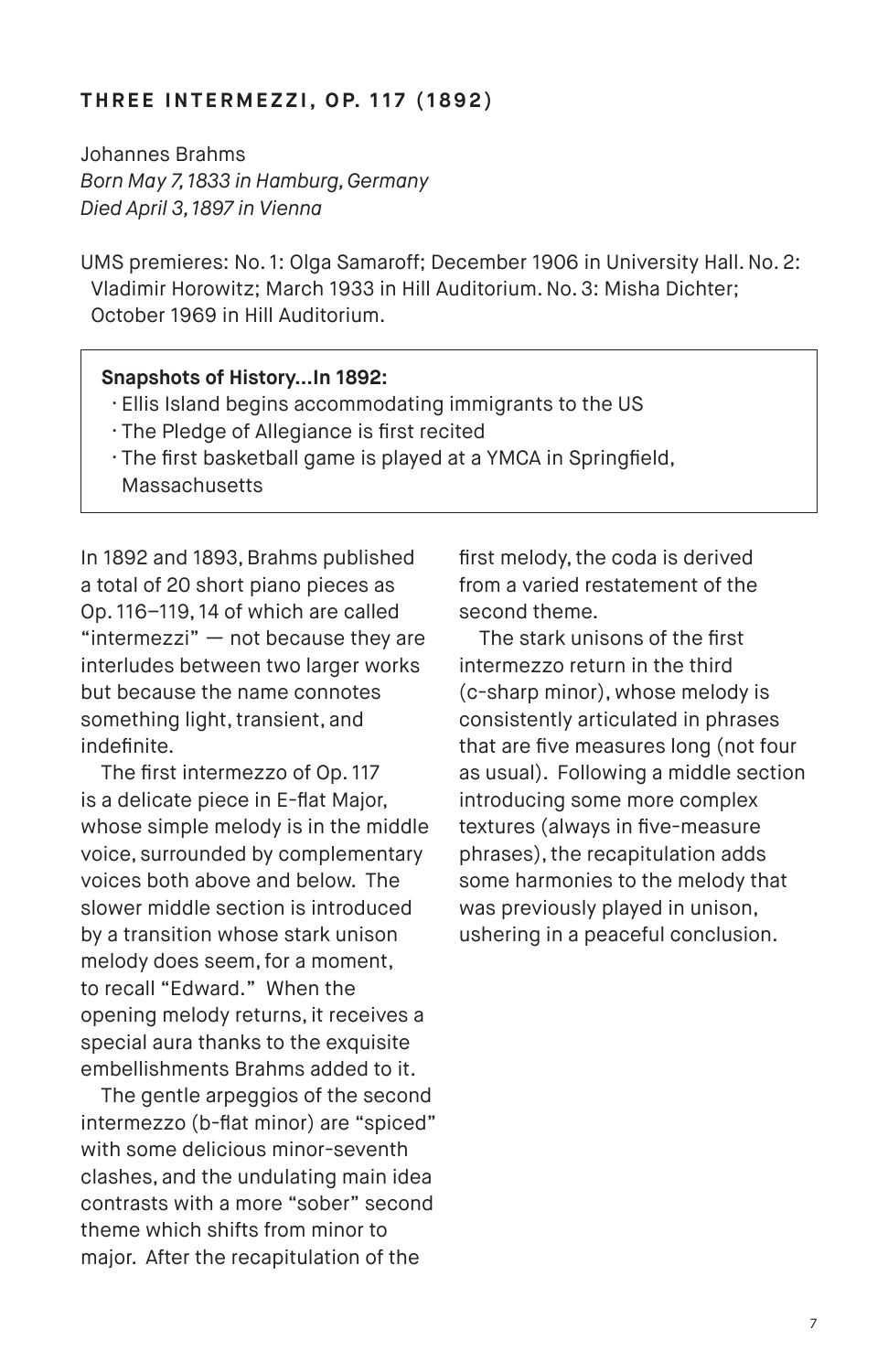### **THIRT Y-THREE VARIATIONS IN C MAJOR ON A WALTZ BY D I A B E L L I , O P. 1 2 0 ( 1 8 2 3 )**

Ludwig van Beethoven *Born December 15, 1770 in Bonn, Germany Died March 26, 1827 in Vienna*

UMS premiere: Charles Rosen; February 1992 in Rackham Auditorium.

#### **Snapshots of History…In 1823:**

- · Russian author Alexander Pushkin begins work on his novel *Eugene Onegin*
- · 11-year-old Franz Liszt gives a concert after which he is personally congratulated by Ludwig van Beethoven
- · Simón Bolivar is named President of Peru

For Beethoven, writing variation sets involved an ongoing quest to uncover hidden complexities behind apparently simple surfaces. That quest, to be sure, informs all his music, and variation procedures constant modifications of an initial theme or rhythmic pattern — are present everywhere in his oeuvre. Yet sometimes Beethoven chose to focus exclusively on the variation idea, and when he did so, he transformed the somewhat mundane genre he inherited from his predecessors into a transcendent and deeply personal form of expression.

Beethoven wrote more than 60 sets of variations, if one counts movements in larger works as well as self-contained sets. His first published composition, at age 11, was a theme and variations on a march melody. Some of the early works follow the established standards of the day, providing conventional embellishment and changes of character. Soon, however, Beethoven began to explore new approaches to the genre, and

revolutionized it completely with works such as the *Eroica Variations*  (1802) and the *Thirty-Two Variations in c minor* (1806), both for piano solo. By the time he received the publisher Anton Diabelli's request to contribute one variation to a planned anthology, his vision of what could be possible within the framework of that form had far surpassed anybody else's. He would not let go of Diabelli's simple waltz tune, or rather it would not let go of him, until he had completed no fewer than 33 variations, amounting to a veritable encyclopedia of pianistic techniques and ways of looking at the world through music.

Diabelli's waltz reached Beethoven in the early months of 1819, at a time when the composer was completely deaf, and had to rely on conversation books to communicate with the outside world. The waltz melody has generated a certain amount of controversy in the Beethoven literature; some felt it to be trite and banal, others, like the influential Donald Francis Tovey, found it "rich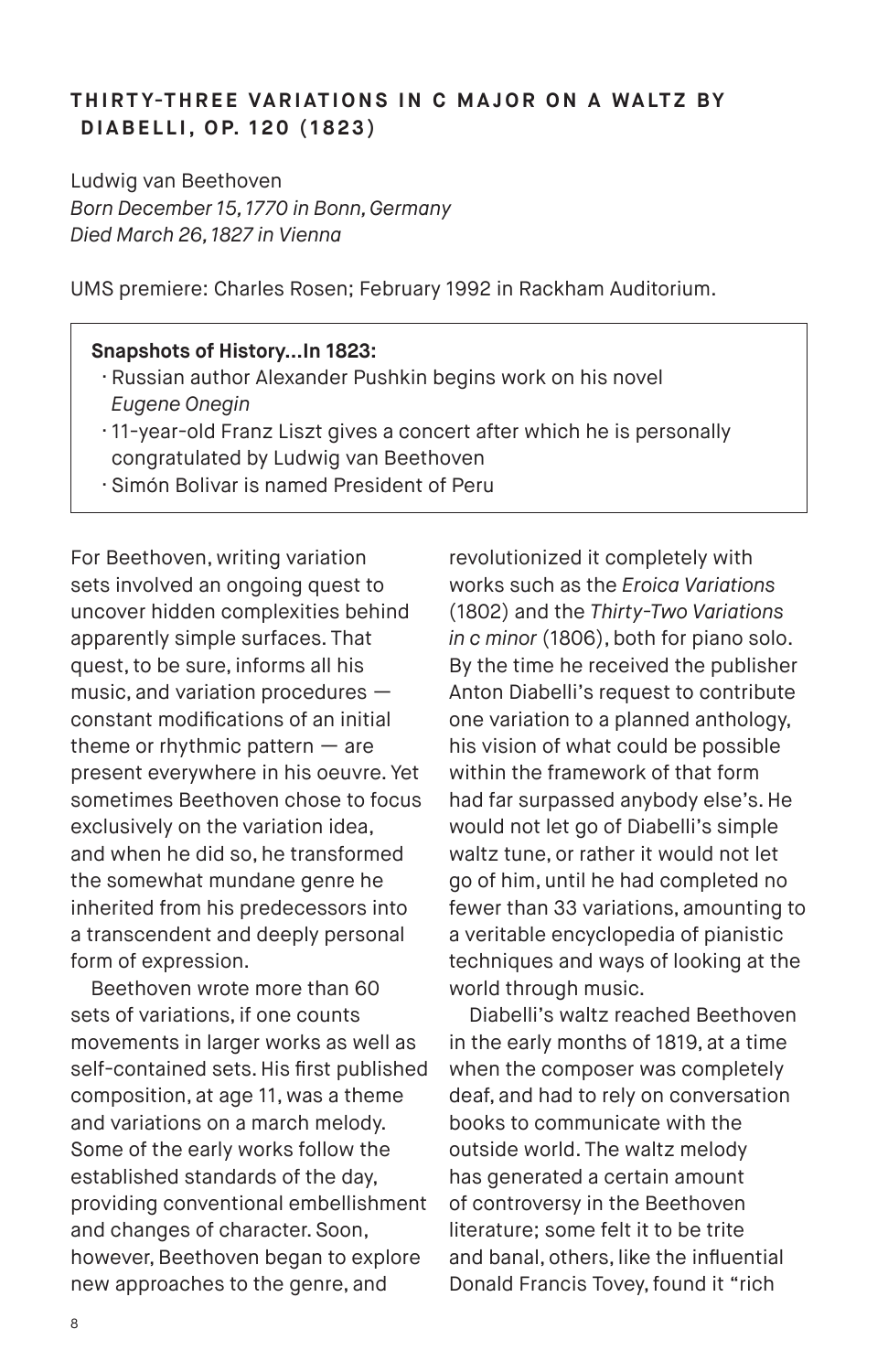in solid musical facts." In any case, the waltz ignited Beethoven's imagination, and within a few months, he had composed more than half of the variations. Then he set the project aside, and apparently didn't touch it for about three and a half years. During that time, he wrote his monumental *Missa Solemnis* and the last three piano sonatas, two of which contain sublime sets of variations. He returned to Diabelli's waltz in late 1822 or early 1823 and finished the work by the end of April. In the meantime, Diabelli collected some 50 variations on his waltz by as many composers, whose ranks included Franz Schubert and an 11-year-old Franz Liszt. Beethoven's work filled a separate volume, published by Diabelli in June 1823.

*Program notes by Peter Laki.*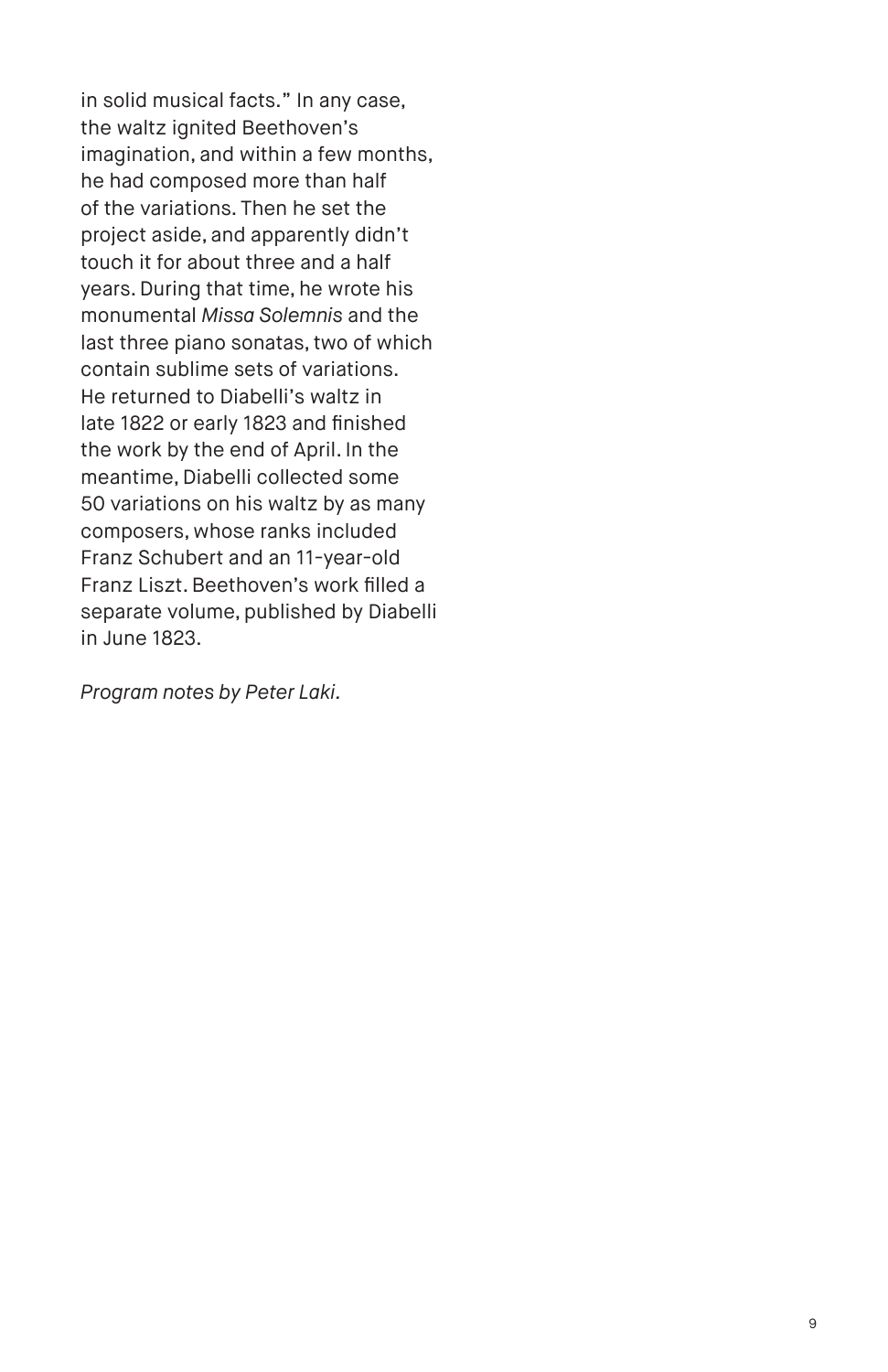# **UMS ARCHIVES**

This evening's performance marks **Paul Lewis**'s second appearance under UMS auspices, following his UMS debut in November 2015 in Hill Auditorium in a performance of Beethoven sonatas.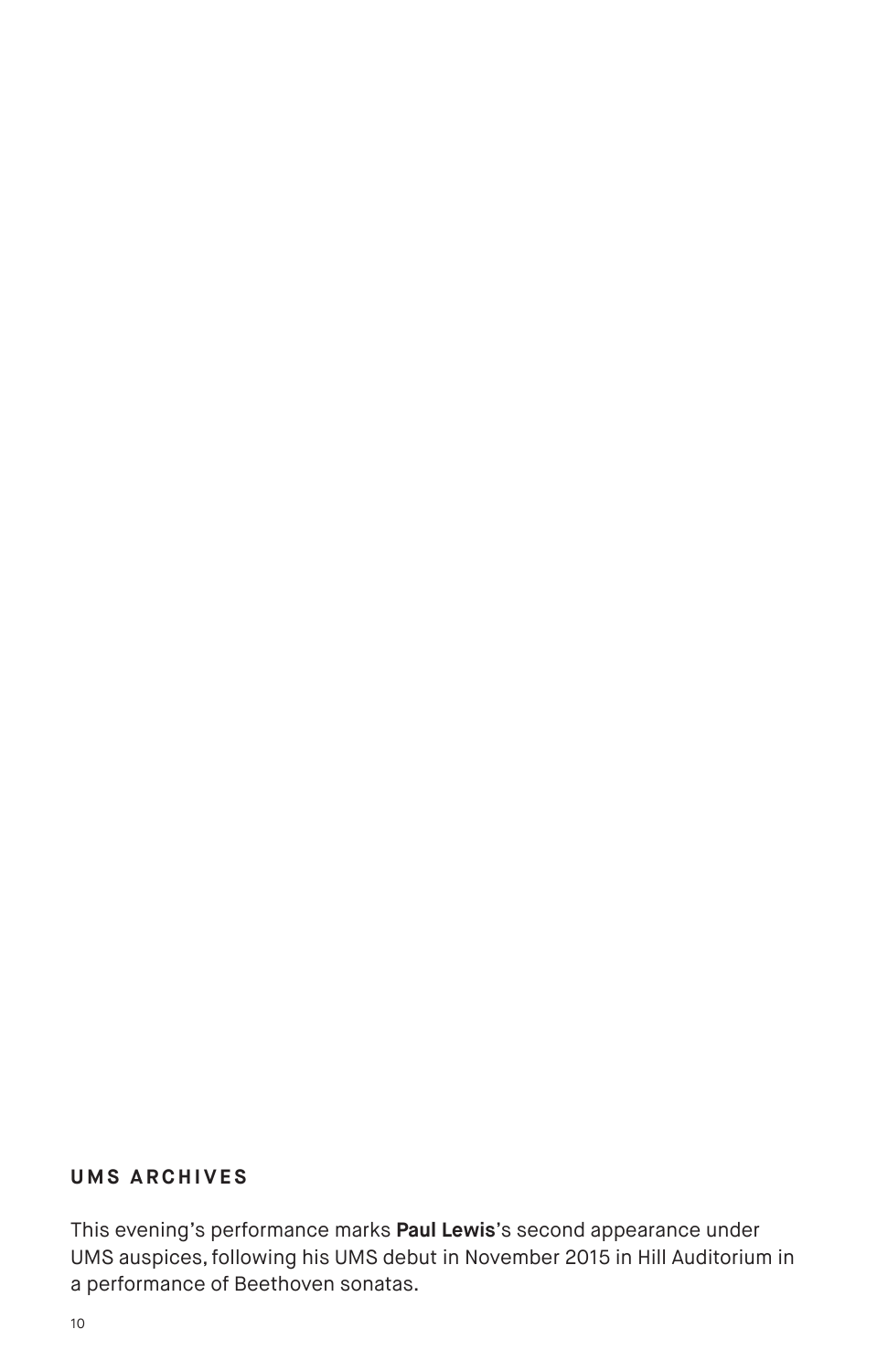#### **ARTIST**

**Paul Lewis** (*piano*) is internationally regarded as one of the leading musicians of his generation. His cycles of core piano works by Beethoven and Schubert have received unanimous critical and public acclaim worldwide, and consolidated his reputation as one of the world's foremost interpreters of the central European classical repertoire. His numerous awards have included the Royal Philharmonic Society's "Instrumentalist of the Year," two Edison awards, three *Gramophone* awards, the Diapason D'or de l'Année, the Preis Der Deutschen Schallplattenkritik, the Premio Internazionale Accademia Musicale Chigiana, and the South Bank Show Classical Music award. He holds honorary degrees from Liverpool, Edge Hill, and Southampton universities, and was appointed Commander of the Order of the British Empire (CBE) in the 2016 Queen's Birthday Honours.

He appears regularly as soloist with the world's great orchestras, including the Boston Symphony, Chicago Symphony, London Symphony, London Philharmonic, Bavarian Radio Symphony, NHK Symphony, New York Philharmonic, Los Angeles Philharmonic, and the Royal Concertgebouw, Cleveland, Tonhalle Zurich, Leipzig Gewandhaus, Philharmonia, and Mahler Chamber orchestras.

The 2016–17 season included Beethoven concerto cycles with the Melbourne Symphony Orchestra, the São Paulo State Symphony Orchestra, and the Royal Flemish Philharmonic Orchestra; appearances with the Orchestre de Paris and Daniel Harding, the Philharmonia with Andris Nelsons, Chicago Symphony with Manfred Honeck, and the Bavarian Radio Symphony Orchestra with Bernard Haitink. The current season sees the continuation

of a two-year recital series exploring connections between the sonatas of Haydn, the late piano works of Brahms, and Beethoven's *Bagatelles* and *Diabelli Variations*.

Mr. Lewis's recital career takes him to venues such as London's Royal Festival Hall, Alice Tully Hall and Carnegie Hall in New York, the Musikverein and Konzerthaus in Vienna, the Théâtre des Champs Elysées in Paris, the Concertgebouw in Amsterdam, and the Berlin Philharmonie and Konzerthaus. He is also a frequent guest at the some of the world's most prestigious festivals, including Tanglewood, Ravinia, Schubertiade, Edinburgh, Salzburg, Lucerne, and the BBC Proms, where in 2010 he became the first person to play a complete Beethoven piano concerto cycle in a single season.

His multi-award-winning discography for Harmonia Mundi includes the complete Beethoven piano sonatas, concertos, and the *Diabelli Variations*; Liszt's b-minor Sonata and other late works; all of Schubert's major piano works from the last six years of his life, including the three song cycles with tenor Mark Padmore; solo works by Schumann and Mussorgsky; and the Brahms d-minor Piano Concerto with the Swedish Radio Symphony Orchestra and Daniel Harding. Future recording plans include a multi-CD series of Haydn sonatas, Beethoven's *Bagatelles*, and works by Bach.

Mr. Lewis studied with Joan Havill at the Guildhall School of Music and Drama in London before going on to study privately with Alfred Brendel. He is coartistic director of Midsummer Music, an annual chamber music festival held in Buckinghamshire, United Kingdom.